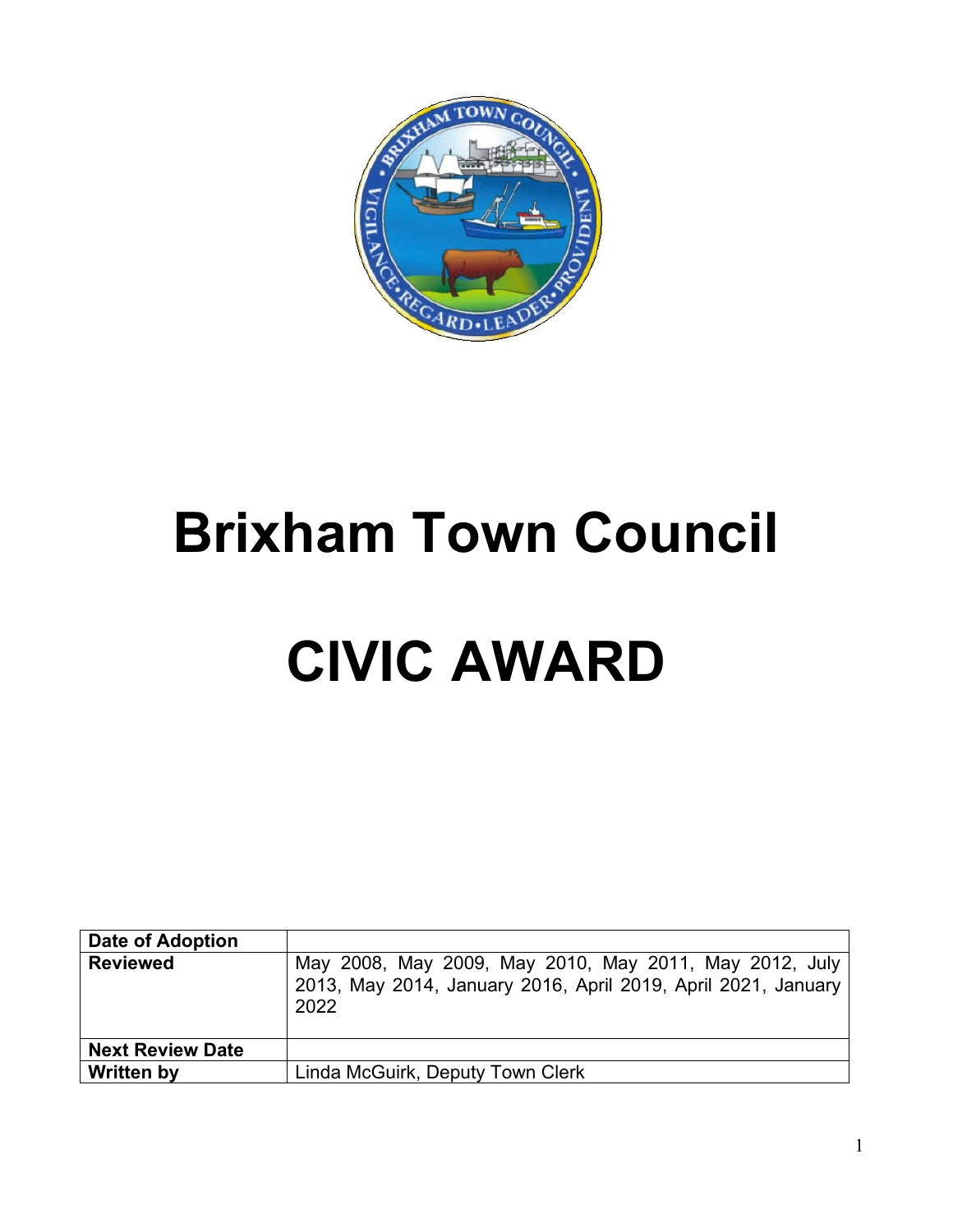

# **BRIXHAM TOWN COUNCIL CIVIC AWARD SCHEME CRITERIA**

Civic Awards will be presented to any individual, community group or team who in the course of the year and through their activities, furthered the welfare and/or improved the quality of life of Brixham people.

Nominations will be considered by the Community & Environment committee throughout the civic year, there are no deadlines for receiving nominations.

#### **Categories of award:**

#### • **Young citizen award**

A young person under 21 who has, in the course of the year and through their activities, furthered the welfare and/or improved the quality of life of Brixham people.

• **Civic award**

A person who has, in the course of the year and through their activities, furthered the welfare and/or improved the quality of life of Brixham people.

# • **Sports and Culture award** An individual or team who has excelled at sport, the arts and culture, or entertainment which has brought credit to them and Brixham.

#### • **Lifetime achievement award** A person who has gone above and beyond and provided lifelong dedication benefitting the Brixham Community.

- **Voluntary organisation/ Community group award** A body or charity that has consistently given an outstanding service for the well-being of the community and its residents.
- **Environmental ambassador Award** An individual who has strived to protect, enhance and/ or raise awareness of the natural environment in and around Brixham.

#### **Criteria:**

- 1. An individual, community group or team can be nominated for an award and may live outside the boundaries of Brixham as long as the activity has benefited the residents of Brixham.
- 2. The person, community group or team put forward must have made a material contribution to the advancement, well-being and welfare of the people of Brixham or supported charitable work carried out in the Town or assisted the work of the Town Council in a voluntary capacity or demonstrated outstanding Citizenship, or is noteworthy for exceptional voluntary work for a local charity or has had a long term involvement with a voluntary organisation.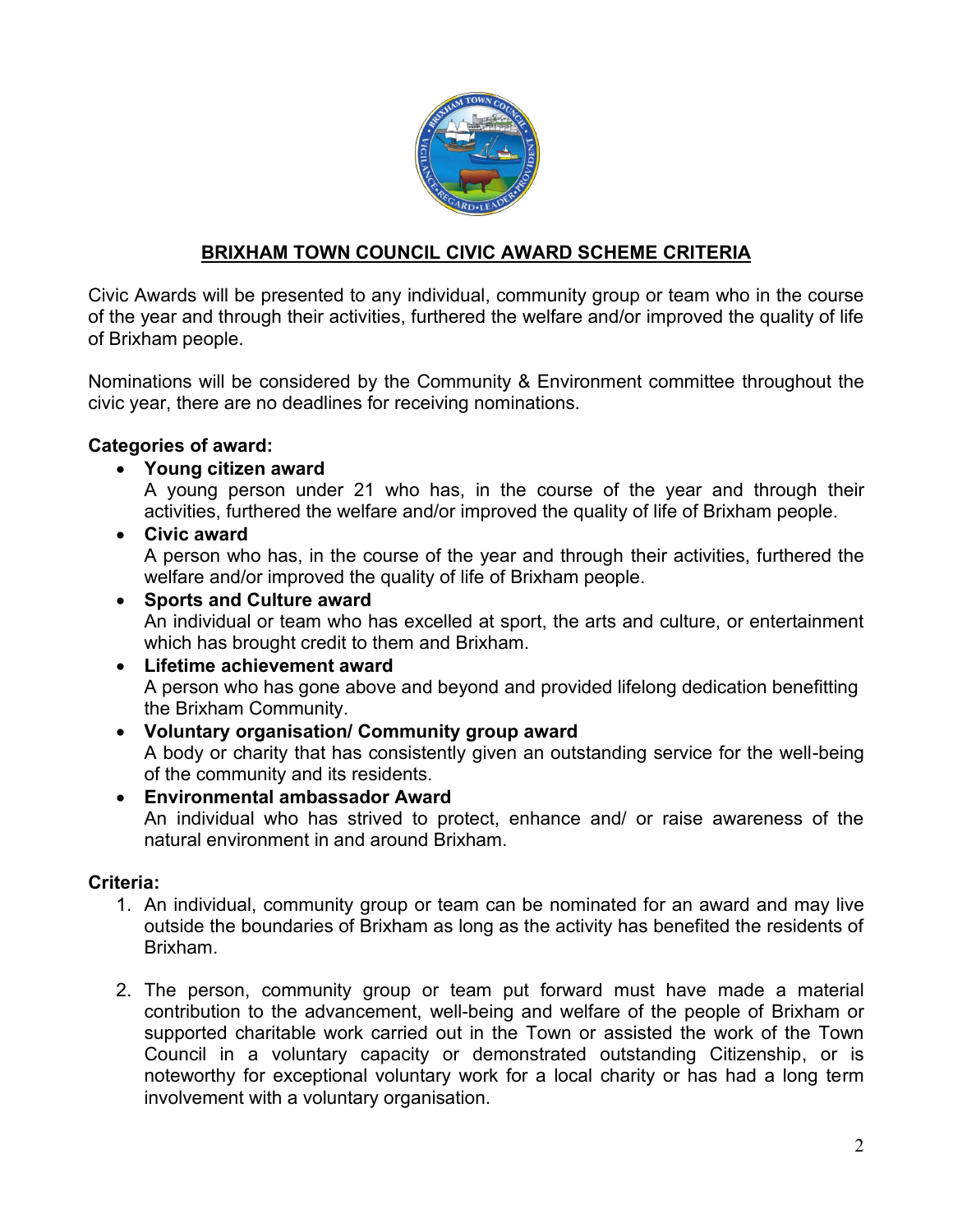- 3. The Council will not normally recognise paid employment that forms part of the above.
- 4. Nomination forms must be completed by both a Proposer and a Seconder.
- 5. Town Councillors and Officers are entitled to nominate individuals, community groups or teams for awards.
	- a. when a Councillor or Officer makes a nomination they will be excluded from decisions when nominees are considered.
- 6. No Councillor or Officer of the Council or a company, organisation or team in which a Councillor has a financial interest can receive an award.
- 7. No Councillor or Officer of the Council can propose or second a family member.
- 8. If a nominee has received an award the previous year they are not eligible to receive an award in the same category in subsequent years.
- 9. Nomination forms will be available from the Town Council Office and website and must be returned to the Town Council Office.
- 10.Civic Awards will be advertised on the Town Council website, newsletter and social media inviting nominations for awards.
- 11.The Community and Environment Committee with delegated power to decide successful candidates will consider nominations at its first meeting following receipt of a verified nomination.
- 12.Presentation of the award will made at an annual celebration for Brixham by the Town Council Chairperson.
- 13.Nominations will be considered on the information provided on the nomination form.
- 14.Lack of relevant information may result in the nomination being rejected.
- 15.The decision of the Community and Environment Committee is final.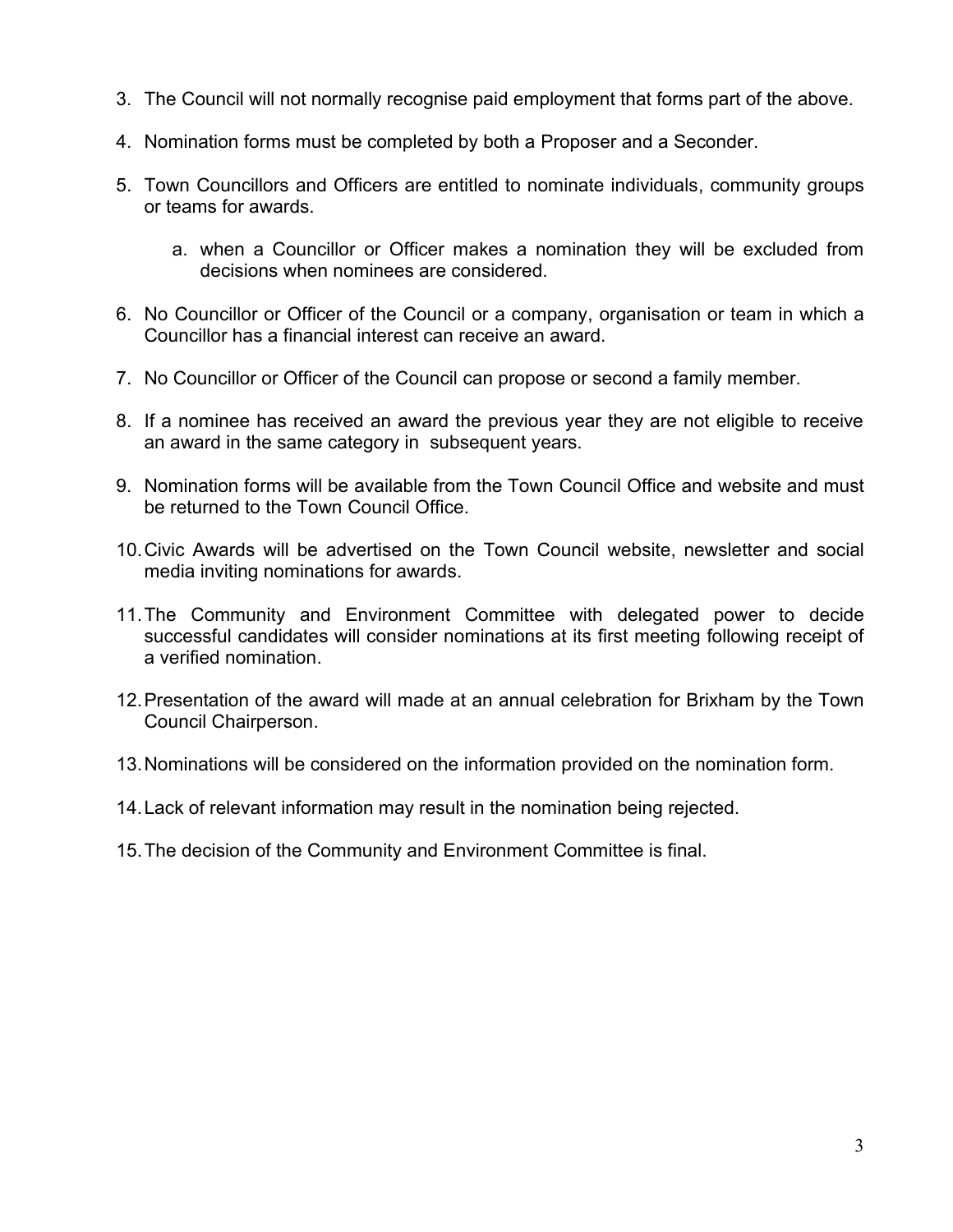

# **Brixham Town Council Civic Award Nomination Form**

Please complete the form below and return to Brixham Town Council, Brixham Town Hall, New Road, Brixham TQ5 8TA. [info@brixhamtowncouncil.gov.uk](mailto:info@brixhamtowncouncil.gov.uk)

# **Details about yourself, the proposer**

| Name: |  |  |  |
|-------|--|--|--|
|       |  |  |  |
|       |  |  |  |
|       |  |  |  |
|       |  |  |  |
|       |  |  |  |

### **Details about the seconder**

### **Details about the person or Community Group you wish to nominate**

| Name:    |  |
|----------|--|
| Address: |  |
|          |  |
|          |  |
| Email:   |  |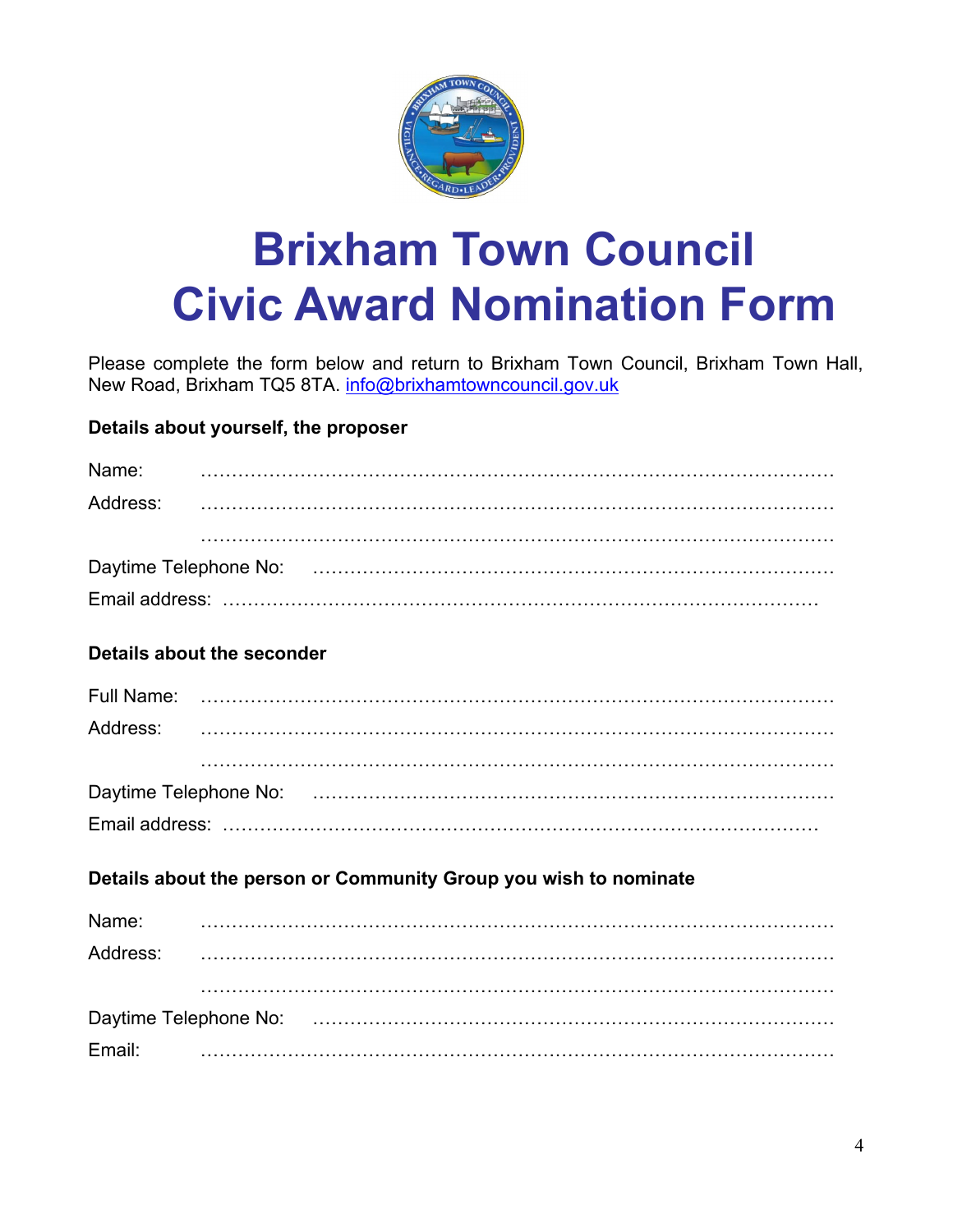# **Category**

Please tick the relevant award category

| <b>Young Citizen Award</b>               |  |
|------------------------------------------|--|
| <b>Civic Award</b>                       |  |
| <b>Sports and Culture Award</b>          |  |
| Lifetime Achievement Award               |  |
| <b>Voluntary Organisation/ Community</b> |  |
| <b>Group Award</b>                       |  |
| Environmental Ambassador Award           |  |

**Describe the voluntary / community work or outstanding achievement the person/ group or team has achieved and why you think they deserve Civic Recognition:**

………………………………………………………………………………………………………… ……………………………………………………………………………………………………… ………………………………………………………………………………………………………… ………………………………………………………………………………………………………… . The contract of the contract of the contract of the contract of the contract of the contract of the contract of the contract of the contract of the contract of the contract of the contract of the contract of the contrac

**How long has the person, Community Group or Team been involved with this activity?**

…………………………………………………………………………………………………………

**How has the community benefited from the work / activity?**

………………………………………………………………………………………………………… . The contract of the contract of the contract of the contract of the contract of the contract of the contract of the contract of the contract of the contract of the contract of the contract of the contract of the contrac ………………………………………………………………………………………………………… ………………………………………………………………………………………………………… …………………………………………………………………………………………………………

**Are there any other reasons why you believe this person, Community Group or Team should receive Civic Recognition?**

. The contract of the contract of the contract of the contract of the contract of the contract of the contract of the contract of the contract of the contract of the contract of the contract of the contract of the contrac ………………………………………………………………………………………………………… ………………………………………………………………………………………………………… ………………………………………………………………………………………………………… …………………………………………………………………………………………………………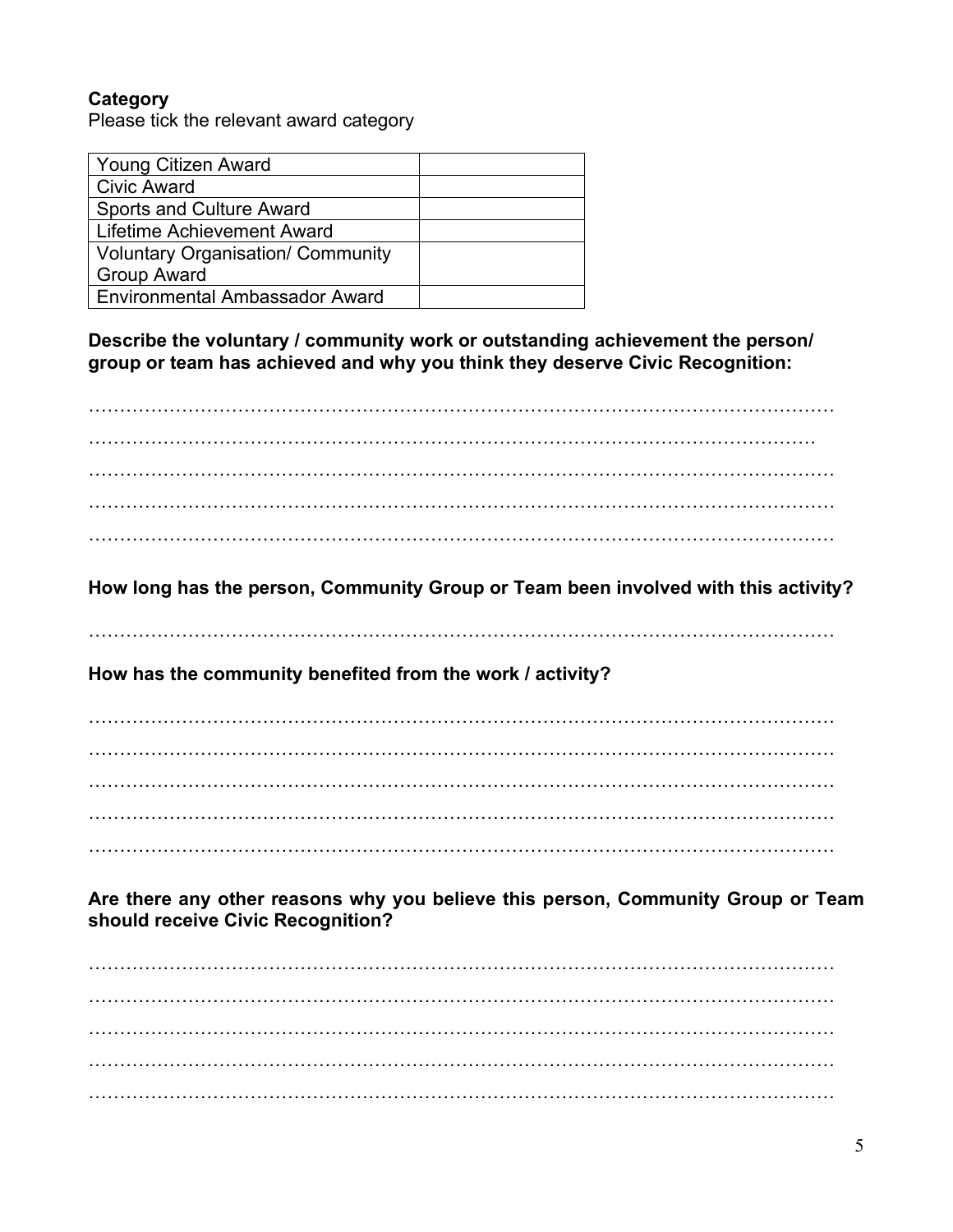*Note: In accordance with the Data Protection Act 1998, the information on this form will only be used for the purpose for which it was collected.*

**Signed** Proposer ……………………………………………………………………………….... Seconder…………………………………………………………………………………

**Dated** …………………………………………………………………………………………................

Please attach any supporting evidence you may have to this form (do not use staples).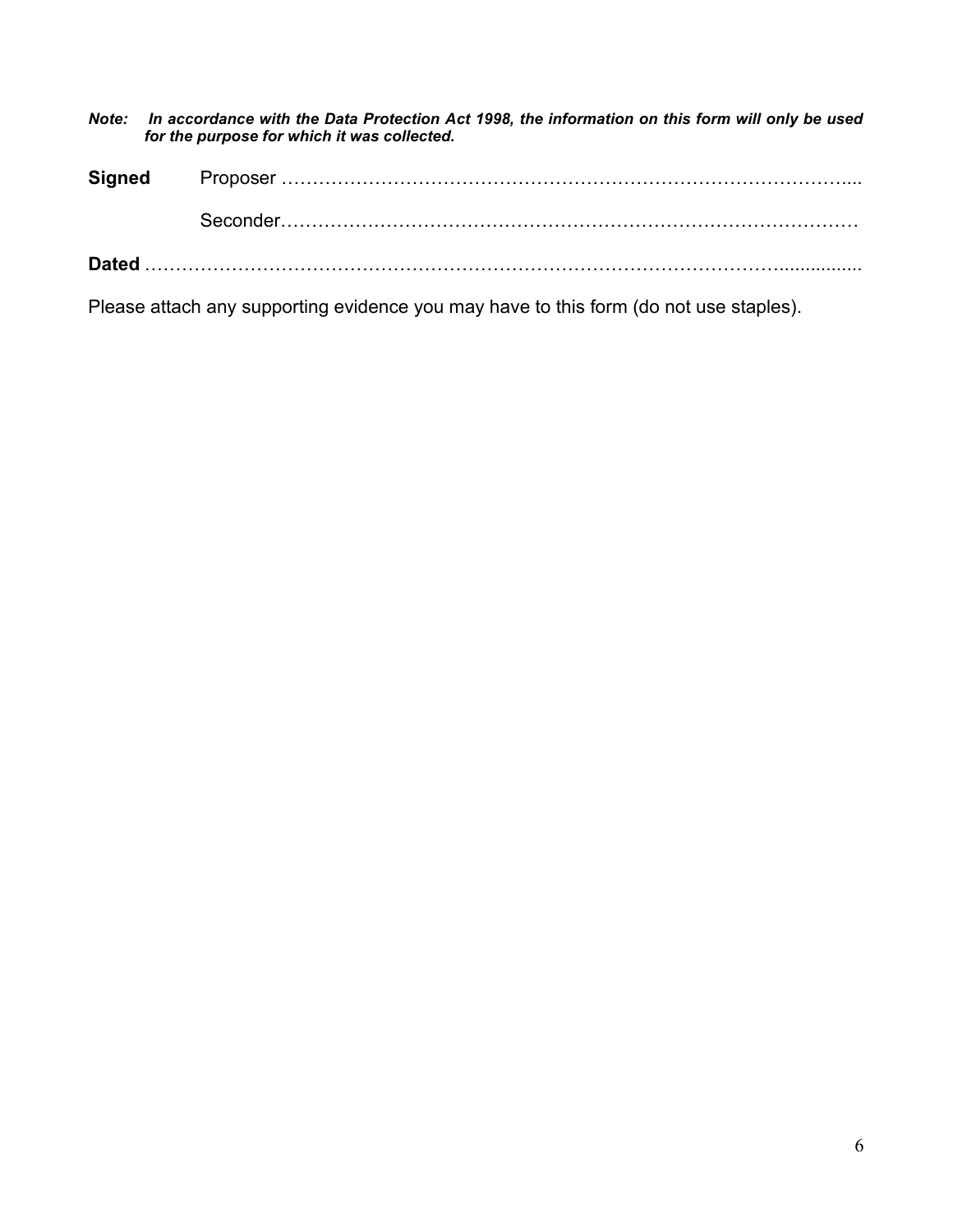

**Brixham Town Council**

**First Floor, Brixham Town Hall, New Road, Brixham, TQ5 8TA**

**01803 859678 info@brixhamtowncouncil.gov.uk**

**Town Clerk: Mrs Tracy Hallett**

#### **CONSENT FORM**

Your privacy is important to us and we would like to communicate with you about the council and its activities. To do so we need your consent. Please fill in your name and address and other contact information below and confirm your consent by ticking the boxes below.

| <b>Name</b>      |  |  |  |
|------------------|--|--|--|
| <b>Address</b>   |  |  |  |
|                  |  |  |  |
|                  |  |  |  |
| <b>Signature</b> |  |  |  |
| <b>Date</b>      |  |  |  |

Please confirm your consent below. You can grant consent to any or all of the purposes listed. You can find out more about how we use your data from our "Privacy Notice" which is available from our website or from the council office. You can withdraw or change your consent at any time by contacting the council office.

- $\Box$  We may contact you to keep you informed about what is going on in the council's area or other local authority areas including news, events, meetings, clubs, groups and activities. These communications may also sometimes appear on our website, or in printed or electronic form (including social media).
- $\Box$  We may contact you about groups and activities you may be interested in participating in.
- $\Box$  I hereby consent for Brixham Town Council to use images caught in photographs taken by Brixham Town Council for use in promoting their services for marketing and publicity related purposes and used in Brixham Town Council publications such as social media, website and the newsletter.

I understand that my images will be held in accordance with the General Data Protection Regulations and that I can ask the Town Council to stop using the images at any time, in which case they will not be used in future publications but may continue to appear in publications already in circulation. I also understand